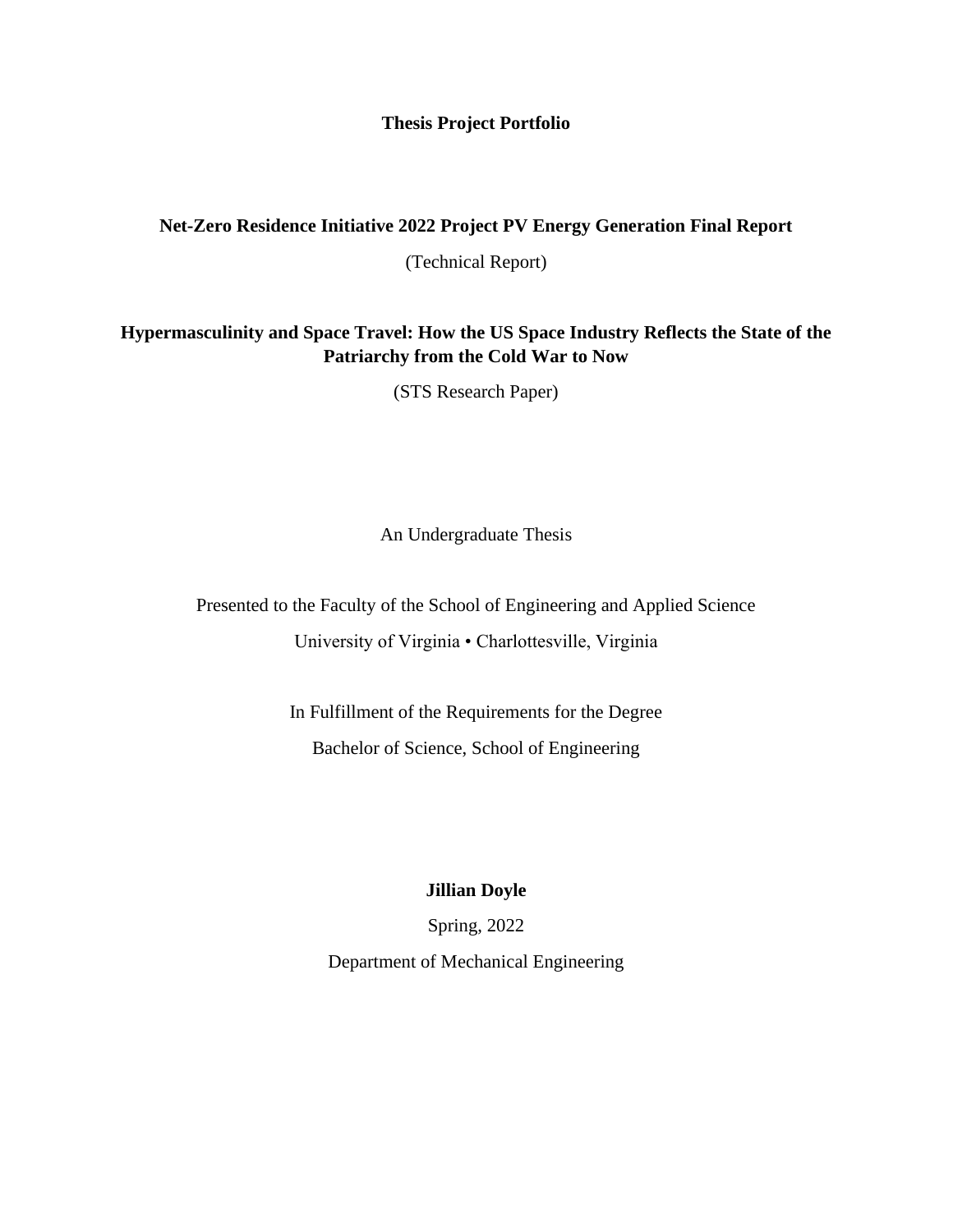# **Table of Contents**

Sociotechnical Synthesis

Net-Zero Residence Initiative 2022 Project PV Energy Generation Final Report

Hypermasculinity and Space Travel: How the US Space Industry Reflects the State of the Patriarchy from the Cold War to Now

Prospectus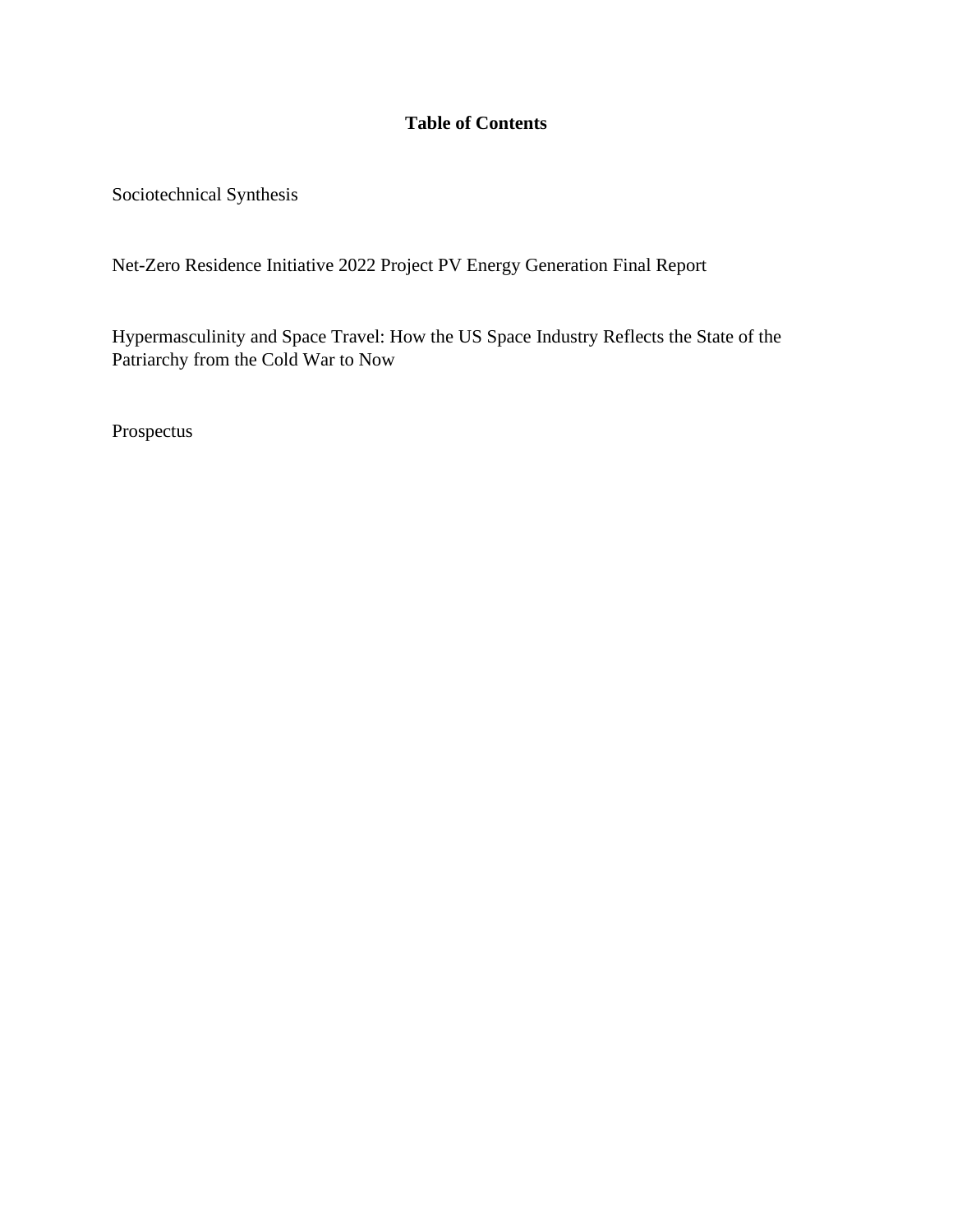#### **Sociotechnical Synthesis**

*Space Travel, Renewable Energy, and Masculinity: A Sociotechnical Analysis within the Many Forms of Sustainability*

The application of sustainability through engineering has been one of the main goals of my education since I first came to UVA. While my technical capstone project and my STS research paper are not directly related, sustainability remained a theme and motivator in my pursuit of both subjects. My technical project was to create a tracking system for a solar panel to move with the sun throughout the day, while my research paper explored the relationship between hypermasculinity and space travel. My research was sparked by my interest in seeing space exploration and climate mitigation efforts continuously pitted against each other. I chose to do a separate topic for the STS paper because I was able to identify a lot more with the discussion around space travel, and my personal interest in space exploration in high school was the first time I considered a career in engineering. I have moved away from that field since, and my research brought a lot of my subconscious thoughts on the topic to light and helped illustrate why I don't identify as much with the field as it exists today.

My technical capstone project is one of three projects that are aiming to convert the reCOVER house at Milton Airfield into a net-zero, off the grid home. The reCOVER house was originally built by the Architecture School as a part of a design competition, and the HVAC, insulation, and energy generation systems are being targeted with this capstone work. The solar tracker consists of a microelectronic system that uses sensors to track the sun and turn the panel, a custom rig that is intended to be mounted on a roof, and the PV system that converts the solar energy into usable electricity. Solar rigs are not new technology, but the amount of increased efficiency paired with the unique rig design built for roof installation will help determine if this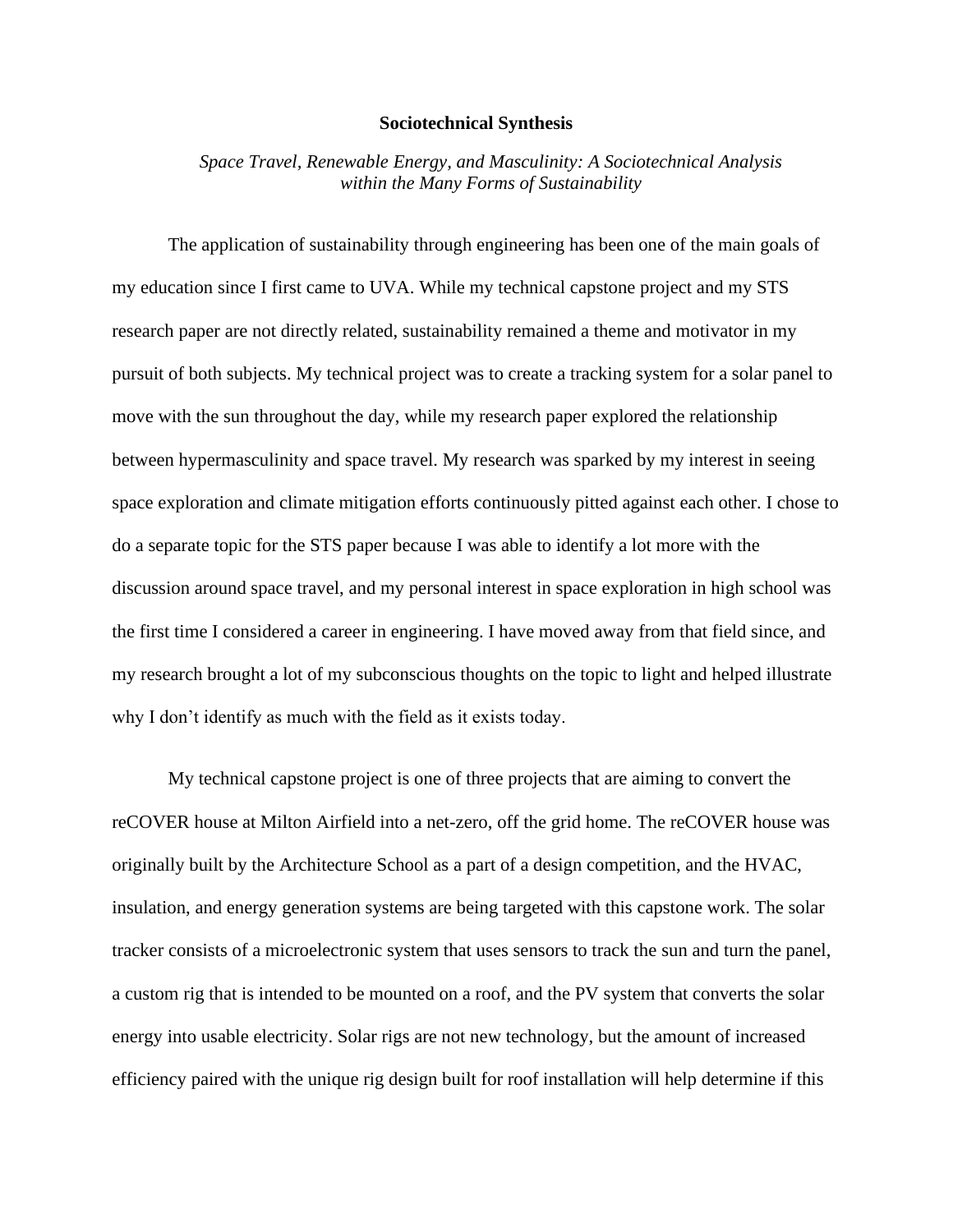strategy is optimal for energy generation on the reCOVER house. The system was successful in creating an increased efficiency for the panel as compared to a traditional stationary system, though additional testing is needed by future groups.

In my STS research, I compared the space program during the Space Race in the 1960s to the current development with the space industry, and tied those differences to the role of hypermasculintiy in society during both of these periods. I used a foundational source that made the connection between masculinity in the sixties in conjunction with three sources that helped piece together the relevant actors within the modern day sociotechnical system. I found that the space industry has remained a representation of crises in masculinity as society continues to shift to be more inclusive, with the use of symbolism in terminology and practice as well as the role of the space industry as within capitalism. I also determined that the alignment of the space industry and environmental movements against each other can largely be attributed to these same factors within toxic masculinity, rather than being a necessity within the field.

While it was not clear in the beginning how these projects would intertwine and enhance each other, the overall theme of sustainability within a sociotechnical system remains. Sustainability is typically referenced in relation to environmental issues, and while that has a level of application for both topics, sustainability reaches beyond that as a necessity for a sociotechnical system of any size to be able to literally sustain itself. As much as the increased efficiencies created by the solar tracker are beneficial, the ability to create and maintain that system at a larger scale is still largely unsustainable and negates any benefits the technology can bring. A more complex system creates many more opportunities for failure even with just one panel, and the aesthetic impacts of having solar panels mounted at an angle on top of a roof are influential as well. My STS research showed that the current ideals that drive the space industry